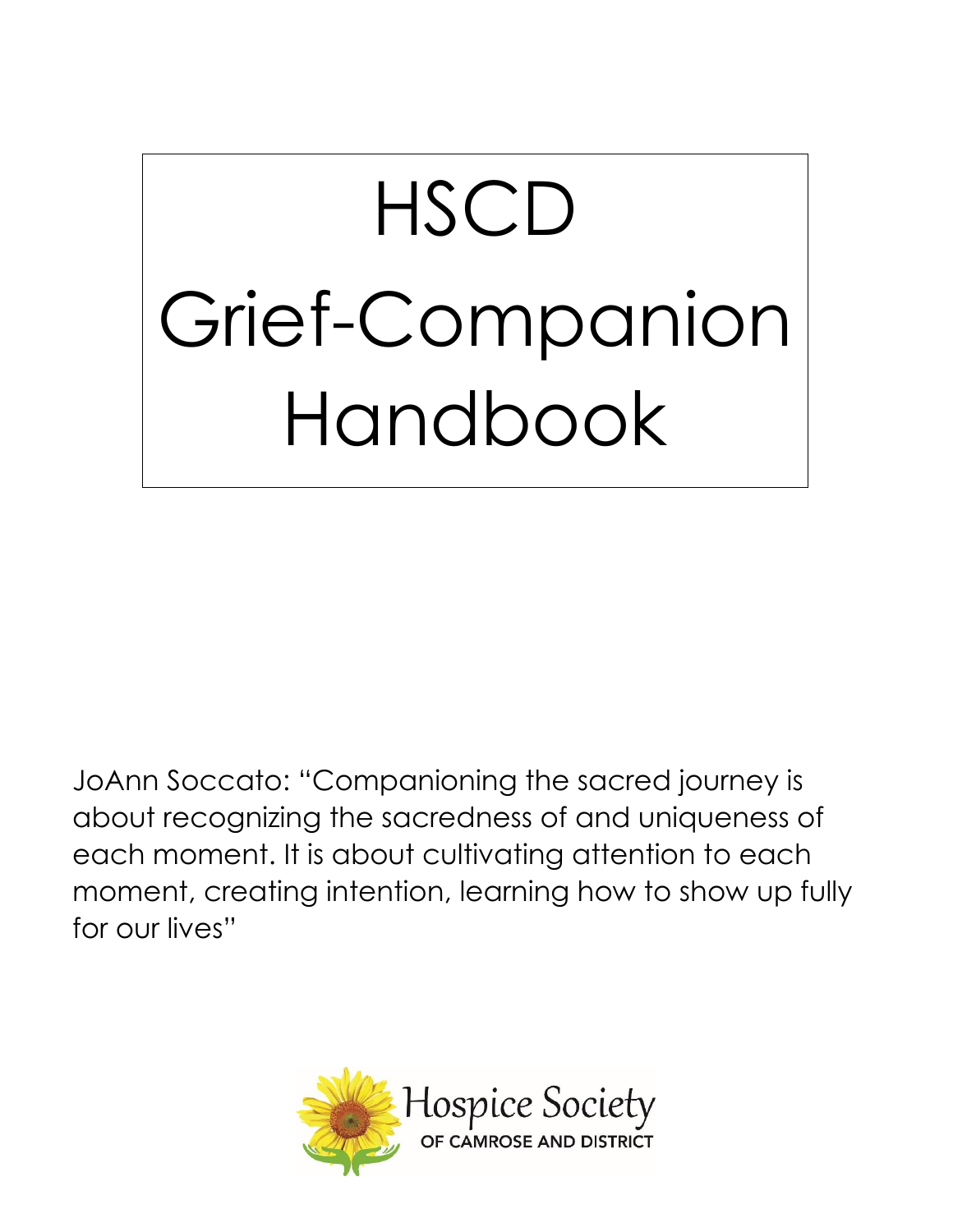## **Wolfelt: The Tenets of Companioning the Bereaved**

1. Companioning is about **being present to another person's pain**; it is not about taking away the pain.

2. Companioning is about **going to the wilderness of the soul** with another human being; it is not about thinking you are responsible for finding the way out.

3. Companioning is about **honoring the spirit**; it is not about focusing on the intellect.

4. Companioning is about **listening with the heart**; it is not about analyzing with the head.

5. Companioning is about **bearing witness to the struggles of others**; it is not about judging or directing these struggles.

6. Companioning is about **walking alongside**; it is not about leading or being led.

7. Companioning means **discovering the gifts of sacred silence**; it does not mean filling up every moment with words.

8. Companioning the bereaved is about **being still**; it is not about frantic movement forward.

9. Companioning is about **respecting disorder and confusion**; it is not about imposing order and logic.

10. Companioning is about **learning from others**; it is not about teaching them.

11. Companioning is about **curiosity**; it is not about expertise.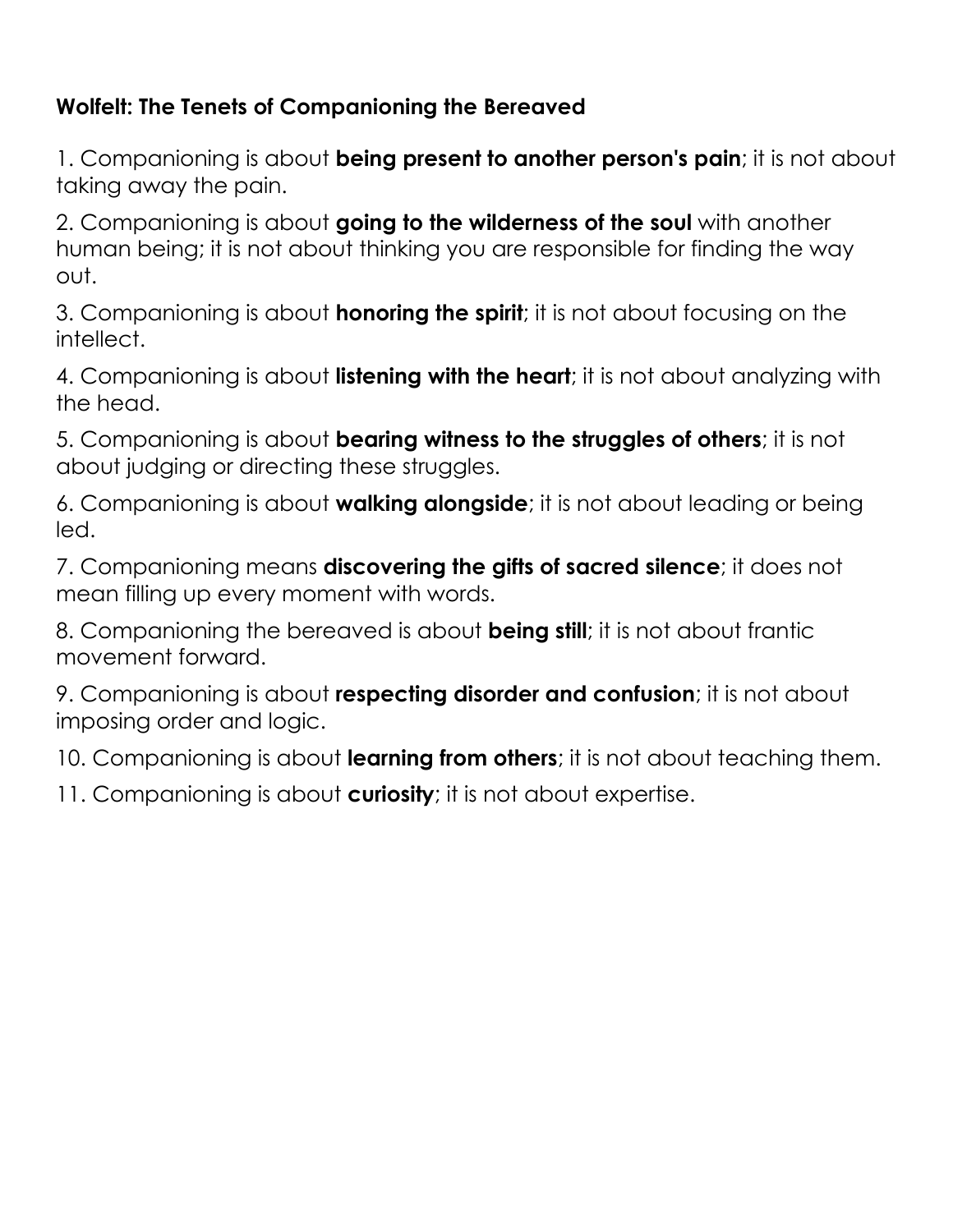## **Wolfelt: My Principles of "Companioning" the Bereaved**

Outlined below are twenty principles that undergird my work with bereaved persons and families. My hope is that you will challenge yourself to write out whatever supports you in your own work with the bereaved.

#### **For the Companion Counselor…**

1 Bereavement, grief, and mourning are normal experiences; however, they are often traumatic and transformative.

2 The helping process is understood as a collaborative, companioning process between people. The traditional medical model of mental health care is understood to be inadequate, and a complicater to mobilizing the resources of the bereaved person. As a companion, i try to create conditions that engage people actively in the reconciliation needs of mourning.

3 True expertise in grief lies with (and only with) the unique person who is grieving. Only he can be the expert of his grief. The companion is there to learn from the griever and to bear witness to and normalize his grief journey.

4 The foundation upon which helping the bereaved person takes place is in the context of an encouraging, hope-filled relationship between the counselor and the bereaved person. The widely acknowledged core conditions of helping (empathy, warmth and caring, genuineness, respect) are accepted as essential ingredients in working with bereaved people and families.

5 Traditional mental health diagnostic categories are held as limitations in the helping process. The concept of "gardening" as opposed to "assessing" better describes efforts to understand the meaning of the death in the bereaved person's life. I strive to understand not only the bereaved person's potential complications of the grief journey, but also individual strengths and levels of wellness.

6 The counseling model is holistic in nature and views bereaved people as physical, emotional, cognitive, social and spiritual beings. Each person is unique, and seeks not just to "be," but to become.

7 The undergirding theoretical model is systems-oriented and sees the bereaved person as being impacted by interdependent relationships with persons, groups, institutions and society.

8 The focus of companioning the bereaved person is balanced between the past, the present and the future. Learning about past life experiences (particularly family of origin influences), and the nature of the relationship between the bereaved person and the person who died helps me understand the meaning of the death and the grief and mourning process for this unique person.

9 A bereaved person's perception of her reality is her reality. A "here and now" understanding of that reality allows me to be with her where she is instead of trying to push her somewhere she is not. I will be a more effective helper if i remember to enter into a person's feelings without having a need to change her feelings.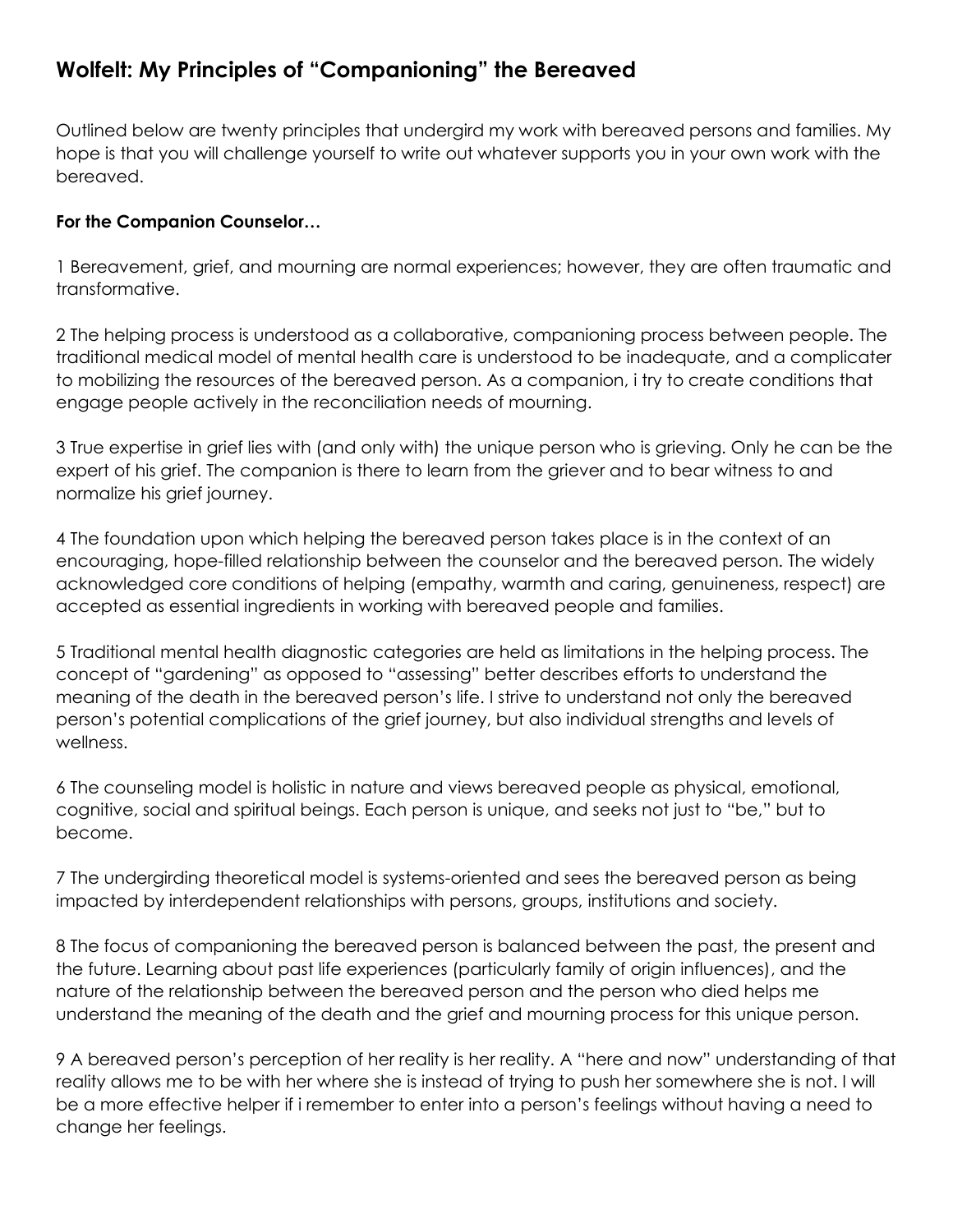10 A major helping goal is to provide a "safe place" for the bereaved person to do the "work of mourning," resulting in healing and growth. A bereaved person does not have an illness i need to cure. I'm a caregiver, not a cure-giver!

11 People are viewed from a multicultural perspective. What is considered "normal" in one culture may be perceived as "abnormal" in another culture. On a shrinking planet, my caring and concern must be global in its perspective.

12 Spiritual and religious concerns and needs are understood as central to the reconciliation process. To be an effective counselor, i must be tuned into helping people grow in depth and vitality in their spiritual and religious lives as they search for meaning and purpose in their continued living.

13 Men and woman are seen in androgynous ways that encourage understanding beyond traditional sex role stereotypes. Artful companions understand that bonded relationships can exist beyond the bounds of traditional male-female partnerships acknowledged only by marriage.

14 The overall goal of helping the bereaved is reconciliation, not resolution. As companion, i have a responsibility to help the bereaved person not return to an "old normal," but to discover how the death changes them in many different ways. Traditional mental health models that teach resolution as the helping goal are considered as self-limiting and potentially destructive to the bereaved person.

15 Right-brain methods of healing and growth (intuitive, metaphoric) are held as valuable and are integrated with left-brain methods (intentional, problem solving approaches). This synergy encourages a more growth-filled approach to bereavement caregiving than do historical mental health models (primarily based on left-brain methods) of caregiving.

16 "Complicated" mourning is perceived as blocked growth. The "complicated mourner" probably simply needs help in understanding the central needs of mourning and how to embrace them in ways that help him heal. Most people are where they are in their grief journeys for one of two major reasons: 1) that is where they need to be at this point in their journey; or, 2) they need, yet lack, an understanding, safe place for mourning and a person who can help facilitate their work of mourning in more growth-producing, hope-filled ways.

17 Helping avenues must be adapted to the unique needs of the bereaved person. Some people are responsive to group work, some to individual work, and some to family systems work. Many people are best served, in fact, by seeking support from lay companions who have walked before them in the grief journey.

18 There is a commitment to using educational, primary prevention efforts to impact societal change because we live in a "mourning-avoidant" culture. I have a responsibility to inform other people throughout the world of the need to create safe places for people to mourn in healthy ways.

19 There is a responsibility to create conditions for healing to take place in the bereaved person. The ultimate responsibility for eventual healing lies within the person. I must remember to be responsible to bereaved people, not responsible for them.

20 Excellent self-care is essential, for it provides the physical, spiritual, emotional, social and cognitive renewal necessary for the counselor to be an effective, ongoing companion in grief.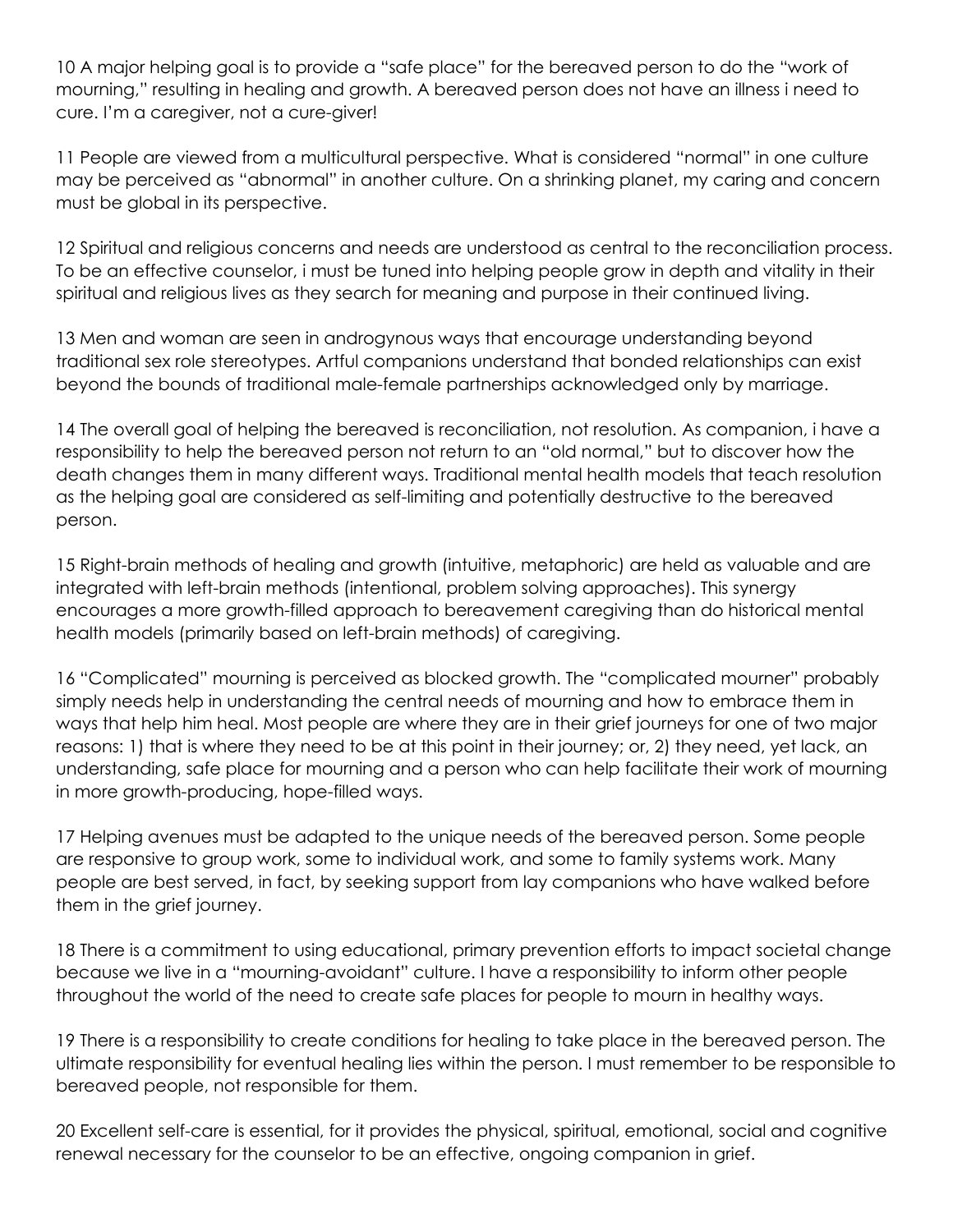### **Wolfelt: Criteria for Reconciliation**

- A recognition of the reality and finality of the death (in both the head and heart).
- A return to stable eating and sleeping patterns that were present prior to the death.
- A renewed sense of energy and personal well-being.
- A subjective sense of release or relief from the person who has died (they have thought of the person, but are not preoccupied with these thoughts).
- The capacity to enjoy experiences in life that should normally be enjoyable.
- The establishment of new and healthy relationships.
- The capacity to live a full life without feelings of guilt or lack of self-respect.
- The capacity to organize and plan one's life toward the future.
- The capacity to become comfortable with the way things are rather than attempting to make things as they were.
- The capacity to being open to more change in one's life.
- The awareness that one has allowed oneself to fully mourn and has survived.
- The awareness that one does not "get over grief," but instead is able to acknowledge, "This is my new reality and I am ultimately the one who must work to create new meaning and purpose in my life."
- The capacity to acknowledge new parts of one's self that have been discovered in the growth through one's grief.
- The capacity to adjust to the new role changes that have resulted from the loss of the relationship.
- The capacity to be compassionate with oneself when normal resurgences of intense grief occur (holidays, anniversaries, special occasions).
- The capacity to acknowledge that the pain of loss is an inherent part of life that results from the ability to give and receive Love.

WARNING: these criteria are intended to help you explore the mourner's Divine Momentum toward reconciliation. Not every person will illustrate each of these criteria; however, the majority of the criteria should be present for the person to be considered beyond "ENCOUNTER" with the new reality. Many bereaved persons will attempt to convince themselves and others that they are further along in the healing process than they really are. As a companion, you can support the mourner on the path to healing by remembering the mantra: "No reward for speed; Divine Momentum; not attached to outcome."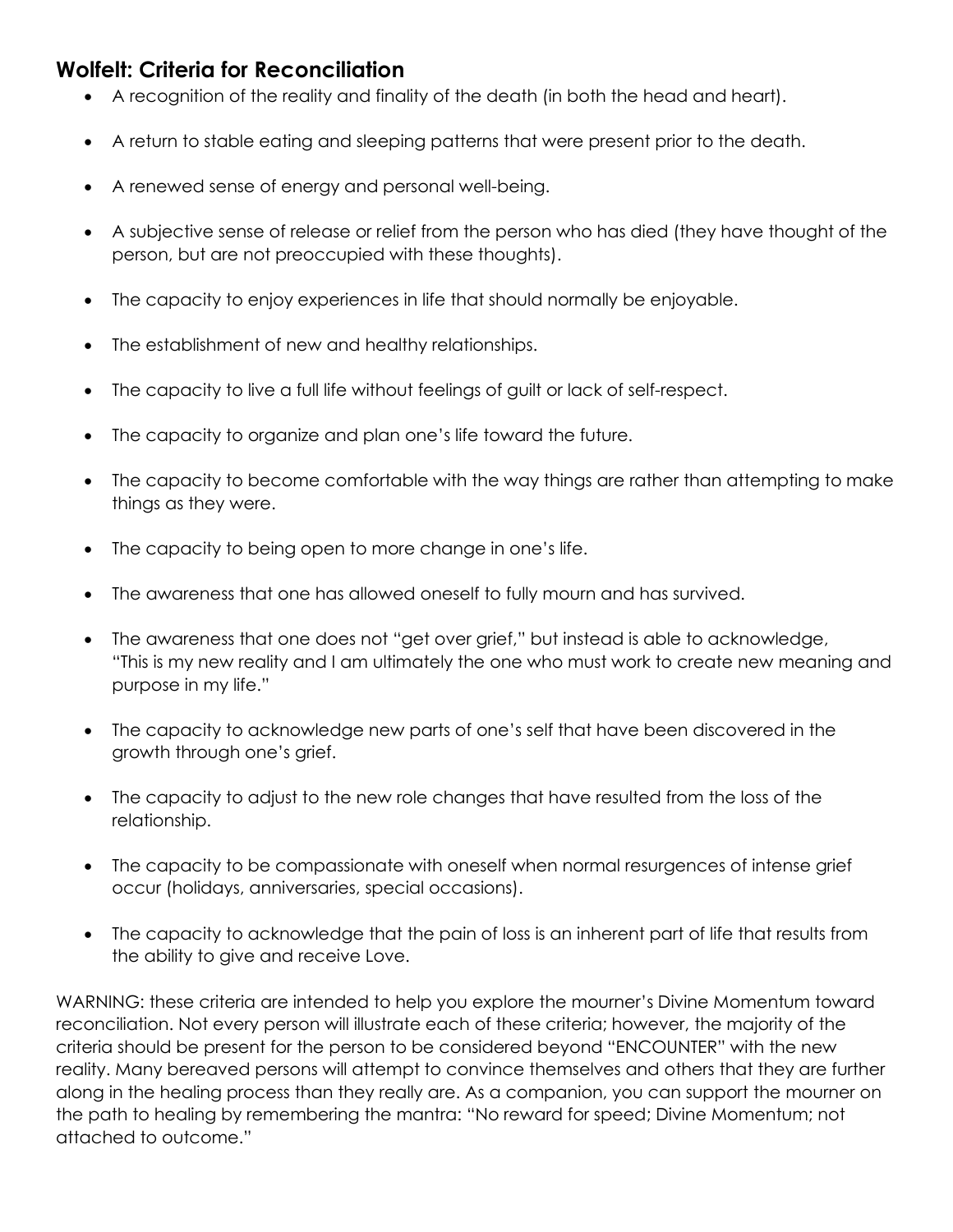## **Wolfelt: Misconceptions About Grief**

"Two roads diverged in a wood, and I — I took the one less traveled by, And that has made all the difference." Robert Frost

As you journey through the wilderness of your grief, if you mourn openly and authentically, you will come to find a path that feels right for you, that is your path to healing. But beware—others will try to pull you off this path. They will try to make you believe that the path you have chosen is wrong—even mad, and that their way is better.

The reason that people try to pull you off the path to healing is that they have internalized some common misconceptions about grief and mourning. And the misconceptions, in essence, deny you your right to hurt and authentically express your grief. They often cause unrealistic expectations about the grief experience.

As you read about this important touchstone, you may discover that you yourself have believed in some of the misconceptions and that some may be embraced by people around you. Don't condemn yourself or others for believing in these misconceptions. Simply make use of any new insights you might gain to help you open your heart to your work of mourning in ways that restore the soul.

#### **Misconception 1:**

*Grief and mourning are the same thing.*

Perhaps you have noticed that people tend to use the words "grieving" and "mourning" interchangeably. There is an important distinction, however. We as humans move toward integrating loss into our lives not just by grieving, but by mourning. You will move toward "reconciliation" not just by grieving, but through active and deliberate mourning.

Grief is the constellation of internal thoughts and feelings we have when someone we love dies. Think of grief as the container. It holds all your thoughts, feelings and images of your experience when you are bereaved. In other words, grief is the internal meaning given to the experience of loss.

Mourning is when you take the grief you have on the inside and express it outside of yourself. Another way of defining mourning is "grief gone public" or "the outward expression of grief." Talking about the person who died, crying, expressing your thoughts and feelings through art or music and celebrating special anniversary dates that held meaning for the person who died are just a few examples of mourning.

It is essential to openly and honestly mourn your life losses, expressing your grief outside of yourself. Over time and with the support of others, to mourn is to heal.

WARNING: After someone you love dies, your friends may encourage you to "keep your grief to yourself." If you were to take this message to heart, the disastrous result would be that all your thoughts and feelings would stay neatly bottled up inside you. A catalyst for healing, however, can only be created when you develop the courage to mourn publicly, in the presence of understanding, compassionate people who will not judge you. At times, of course, you will grieve alone, but expressing your grief outside of yourself is necessary if you are to slowly and gently move forward in your grief journey.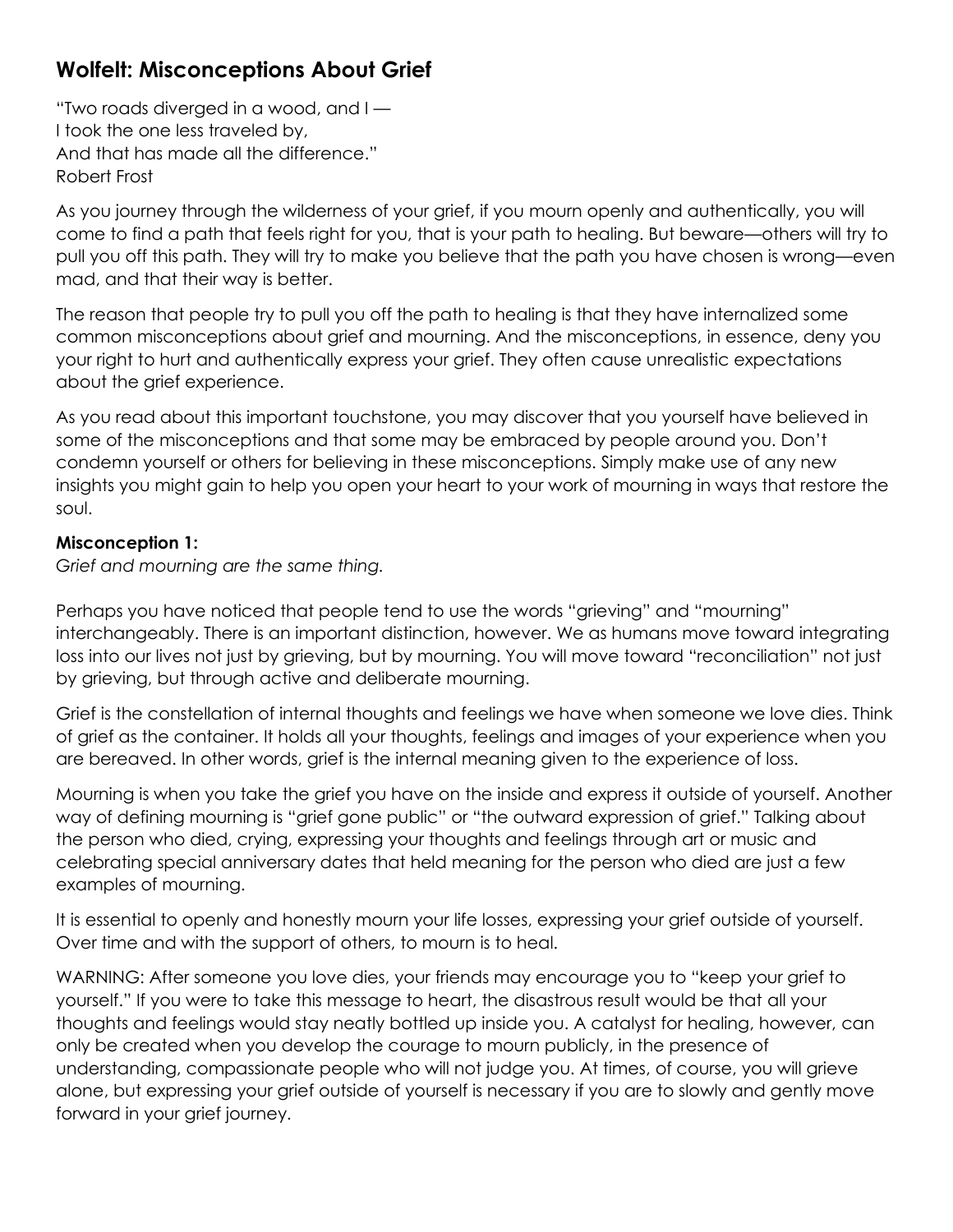I think it's so interesting that many native cultures actually created vessels—usually baskets, pots, or bowls—that symbolically contained their grief. They would put these vessels away for periods of time, only to bring them out on a regular basis to help themselves mourn.

Another way to think about what these cultures were instinctively doing was dosing themselves with their grief. I often teach that grief must be embraced little by little, in small bits with breaks in between. This dosing helps you survive what would, if absorbed in its totality all at once, probably kill you.

When you don't honor a death loss by acknowledging it, first to yourself and then to those around you, the grief will accumulate. Then, the denied losses come flowing out in all sorts of potential ways (e.g., deep depression, physical complaints, difficulty in relationships, addictive behaviors), compounding the pain of your loss.

#### **Misconception 2:**

*Grief and mourning progress in predictable, orderly stages.*

Probably you have already heard about the "stages of grief." This type of thinking about dying, grief and mourning is appealing, but inaccurate. The notion of stages helps people make sense of death, an experience that is usually not orderly or predictable. If we believe that everyone grieves by going through the same stages, then death and grief become much less mysterious and fearsome. If only it were so simple!

The concept of "stages" was popularized in 1969 with the publication of Elisabeth Kubler-Ross's landmark text, On Death and Dying. In this important book, Dr. Kubler-Ross lists the five stages of grief that she saw terminally ill patients experience in the face of their own impending death: denial; anger; bargaining; depression; and acceptance. However, Kubler-Ross never intended for her stages to be interpreted as a rigid, linear sequence to be followed by all mourners. Readers, however, have done just that, and the consequences have often been disastrous.

As a grieving person, you will probably encounter others who have adopted a rigid system of beliefs about what you should experience in your grief journey. And if you have internalized this myth, you may also find yourself trying to prescribe your grief experience as well. Instead of allowing yourself to be where you are, you may try to force yourself to be in another "stage."

For example, the responses of disorganization, fear, guilt and explosive emotions may or not occur during your unique grief journey. Or regression may occur anywhere along the way and invariably overlap another part of your response. Sometimes your emotions may follow each other within a short period of time; or, at other times, two or more emotions may be present simultaneously. Remember—do not try to determine where you "should" be. Just allow yourself to be naturally where you are in the process.

Everyone mourns in different ways. Personal experience is your best teacher about where you are in your grief journey. Don't think your goal is to move through prescribed stages of grief. Your grief is unique. That word means "only one." No one ever existed exactly like you before, and no one will ever be exactly like you again. As part of the healing process, the thoughts and feelings you will experience will be totally unique to you.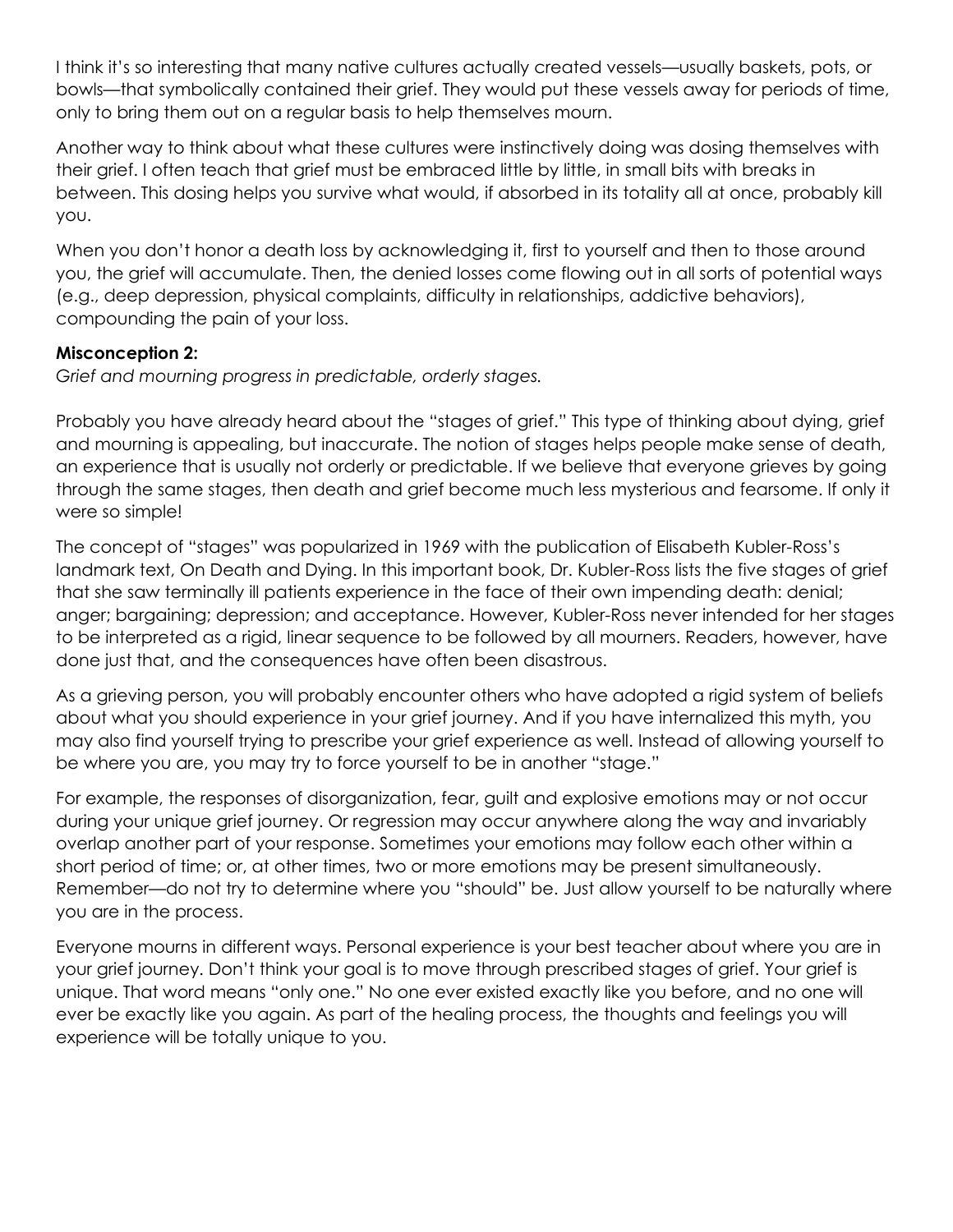#### **Misconception 3.**

*You should move away from grief, not toward it.*

Our society often encourages prematurely moving away from grief instead of toward it. The result is that too many mourners either grieve in isolation or attempt to run away from their grief through various means.

During ancient times, stoic philosophers encouraged their followers not to mourn, believing that selfcontrol was the appropriate response to sorrow. Today, well-intentioned but uninformed relatives and friends still carry on this long-held tradition. While the outward expression of grief is a requirement for healing, overcoming society's powerful message (repress!) can be difficult.

As a counselor, I am often asked, "How long should grief last?" This question directly relates to our culture's impatience with grief and the desire to move people away from the experience of mourning. Shortly after the death, for example, mourners are expected to be "back to normal."

Mourners who continue to express grief outwardly are often viewed as "weak," "crazy" or "selfpitying." The subtle message is "Shape up and get on with your life." The reality is disturbing: Far too many people view grief as something to be overcome rather than experienced.

These messages, unfortunately, encourage you to repress your thoughts and feelings about the death. By doing so, you may refuse to cry. And refusing to allow tears, suffering in silence, and "being strong" are often considered admirable behaviors. Many people have internalized society's message that mourning should be done quietly, quickly and efficiently. Don't let this happen to you.

After the death of someone loved, you also may respond to the question, "How are you?" with the benign response, "I'm fine." In essence, you are saying to the world, "I'm not mourning." Friends, family and coworkers may encourage this stance. Why? Because they don't want to talk about death. Thus, if you demonstrate an absence of mourning behavior, it tends to be more socially acceptable.

This collaborative pretense about mourning, however, does not meet your needs in grief. When your grief is ignored or minimized, you will feel further isolated in your journey. Ultimately, you will experience the onset of "Am I going crazy?" syndrome. Masking or moving away from your grief creates anxiety, confusion and depression. If you receive little or no social recognition related to your pain, you will probably begin to fear that your thoughts and feelings are abnormal.

Remember—society will often encourage you to prematurely move away from your grief. You must continually remind yourself that leaning toward the pain will facilitate the eventual healing.

#### **Misconception 4:**

*Tears of grief are only a sign of weakness.*

Just yesterday morning I read a lovely, personalized obituary in my local newspaper. The obituary described a man who had done many things in his life, had made many friends, and had touched the lives of countless people. He died in his 60s of cancer. At the end of the obituary, readers were invited to attend his funeral service and were instructed to bring memories and stories but NO TEARS. I nearly choked on my Cheerios.

Tears of grief are often associated with personal inadequacy and weakness. The worst thing you can do, however, is to allow this judgment to prevent you from crying. While your tears may result in a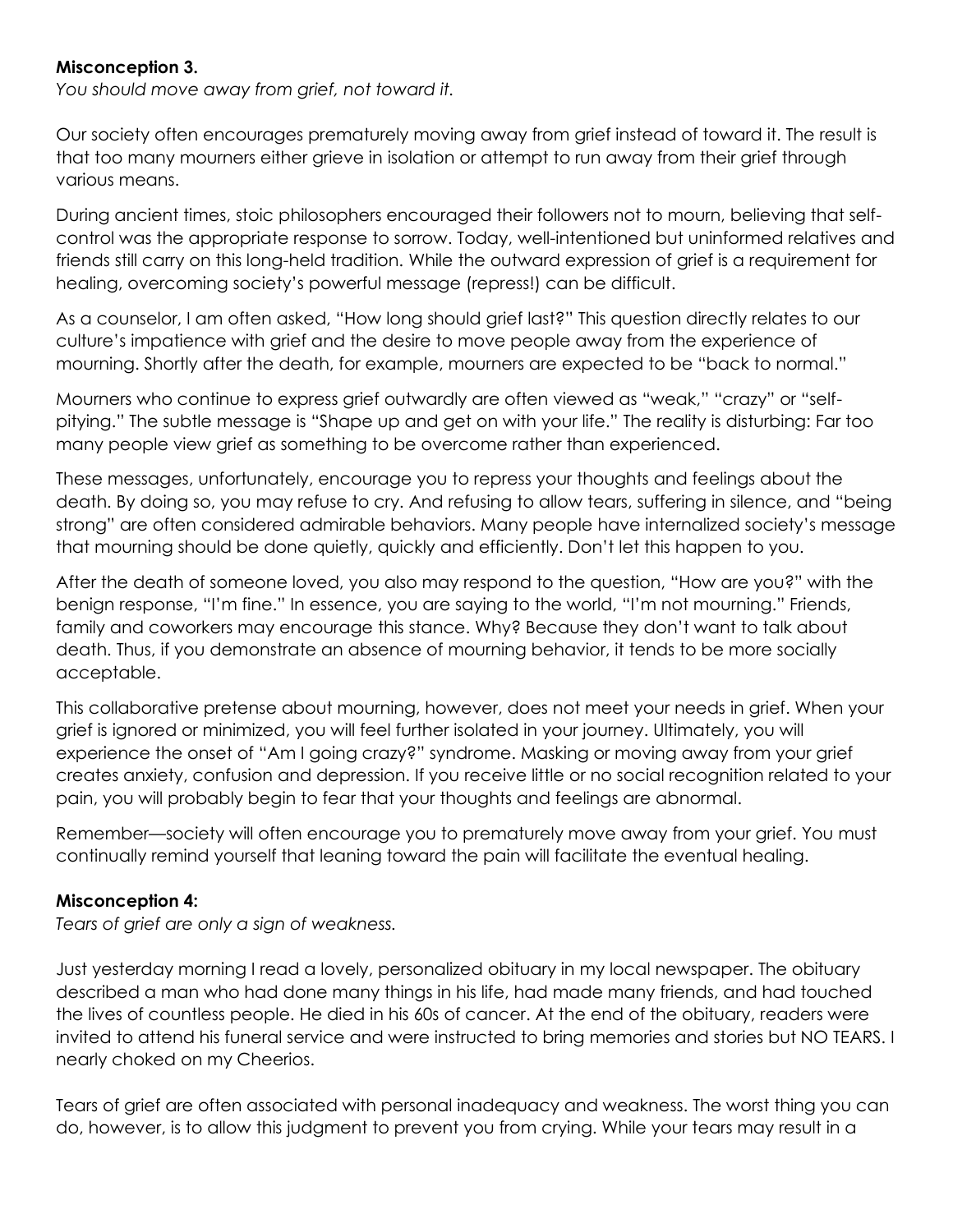feeling of helplessness for your friends, family and caregivers, you must not let others stifle your need to mourn openly.

Sometimes, as you can see from the obituary I describe, the people who care about you may, directly or indirectly, try to prevent your tears out of a desire to protect you (and them) from pain. You may hear comments like, "Tears won't bring him back," or "He wouldn't want you to cry." Yet crying is nature's way of releasing internal tension in your body, and it allows you to communicate a need to be comforted.

While data is still limited, researchers suggest that suppressing tears may actually increase your susceptibility to stress-related disorders. It makes sense. Crying is one of the excretory processes. Perhaps like sweating and exhaling, crying helps remove waste products from the body.

The capacity to express tears appears to allow for genuine healing. In my experience counseling mourners, I have even observed changes in physical expression after crying. Not only do people feel better after crying, they also seem to look better. Tension and agitation seem to flow out of their bodies.

You must be vigilant about guarding yourself against this misconception. Tears are not a sign of weakness. In fact, your capacity to share tears is an indication of your willingness to do the work of mourning.

#### **Misconception 5:**

*Being upset and openly mourning means you are being "weak" in your faith.*

Watch out for those people who think that having faith and openly mourning are mutually exclusive. Sometimes people fail to remember those important words of wisdom: "Blessed are those who mourn, for they shall be comforted."

Above all, mourning is a spiritual journey of the heart and soul. If faith or spirituality are a part of your life, express it in ways that seem appropriate to you. If you are mad at God, be mad at God. Actually, being angry at God speaks of having a relationship with God in the first place. I've always said to myself and others, "God has been doing very well for some time now – so I think God can handle my anger." Grief expressed is often grief diminished.

Similarly, if you need a time-out from regular worship, don't shame yourself. Going to "exile" for a period of time often assists in your healing. If people try to drag you to a place of worship, dig your heels in and tell them you may go, when and if you are ready.

When and if you are ready, attending a church, synagogue or other place of worship, reading scripture, and praying are only a few ways you might want to express your faith. Or, you may be open to less conventional ways, such as meditating or spending time alone in nature.

Don't let people take your grief away from you in the name of faith.

#### **Misconception 6:**

*When someone you love dies, you only grieve and mourn for the physical loss of the person.*

When someone you love dies, you don't just lose the presence of that person. As a result of the death, you may lose many other connections to yourself and the world around you. Sometimes I outline these potential losses, or what we call "secondary losses," as follows: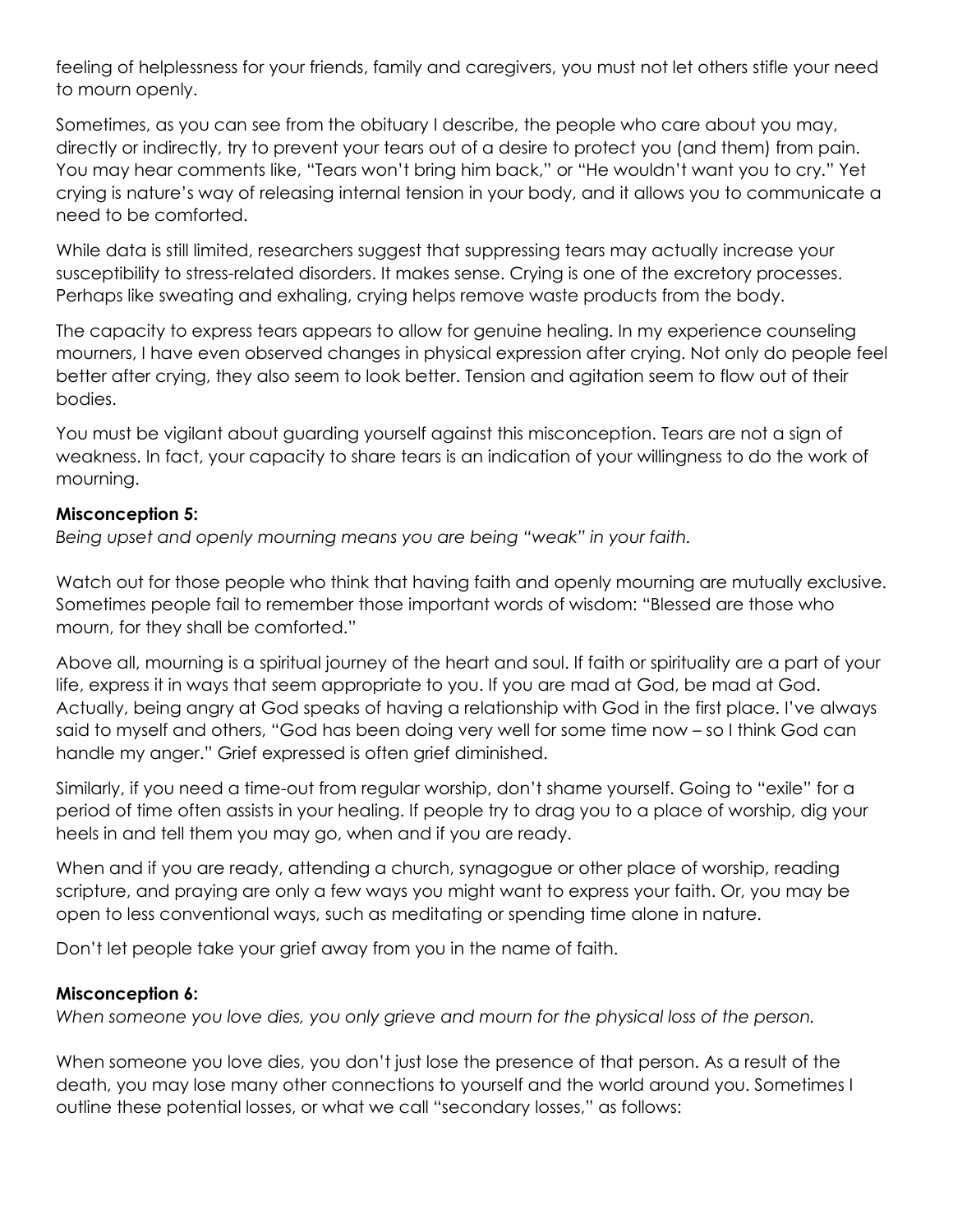*Loss of self*

- self ("I feel like part of me died when they died.")
- identity (You may have to rethink your role as husband or wife, mother or father, son or daughter, best friend, etc.)
- self-confidence (Some grievers experience lowered self-esteem. Naturally, you may have lost one of the people in your life who gave you confidence.)
- health (Physical symptoms of mourning)
- personality ("I just don't feel like myself...")

*Loss of security*

- emotional security (Emotional source of support is now gone, causing emotional upheaval.)
- physical security (You may not feel as safe living in your home as you did before.)
- fiscal security (You may have financial concerns or have to learn to manage finances in ways you didn't before.)
- lifestyle (Your lifestyle doesn't feel the same as it did before.)

*Loss of meaning*

- goals and dreams (Hopes and dreams for the future can be shattered.)
- faith (You may question your faith.)
- will/desire to live (You may have questions related to future meaning in your life. You may ask, "Why go on…?")
- joy (Life's most precious emotion, happiness, is naturally compromised by the death of someone we love.)

Allowing yourself to acknowledge the many levels of loss the death has brought to your life will help you continue to "stay open" to your unique grief journey.

#### **Misconception 7:**

*You should try not to think about the person who died on holidays, anniversaries and birthdays.*

As with all things in grief, trying not to think about something that your heart and soul are nudging you to think about is a bad idea. On special occasions, such as holidays, anniversaries, wedding dates, the day the person died, your birthday, or the birthday of the person who died, it's natural for your grief to well up inside you and spill over – even long after the death itself.

It may seem logical that if you can only avoid thinking about the person who died on these special days—maybe you can cram your day so tight that you don't have a second to spare, then you can avoid some heartache. What I would ask you is this: Where does that heartache go if you don't let it out when it naturally arises? It doesn't disappear. It simply bides its time, patiently at first then urgently, like a caged animal pacing behind the bars.

Do doubt you have some family and friends who may attempt to perpetuate this misconception. Actually, they are really trying to protect themselves in the name of protecting you.

While you may feel particularly sad and vulnerable during these times, remember—these feelings are honest expressions of the real you. Whatever you do, don't overextend yourself during these times. Don't feel you have to shop, bake, entertain, send cards, etc. if you're not feeling up to it.

Instead of avoiding these days, you may want to commemorate the life of the person who died by doing something he or she would have appreciated. On his birthday, what could you do to honor his special passions? On the anniversary of her death, what could you do to remember her life? You might want to spend these times in the company of people who help you feel safe and cared for.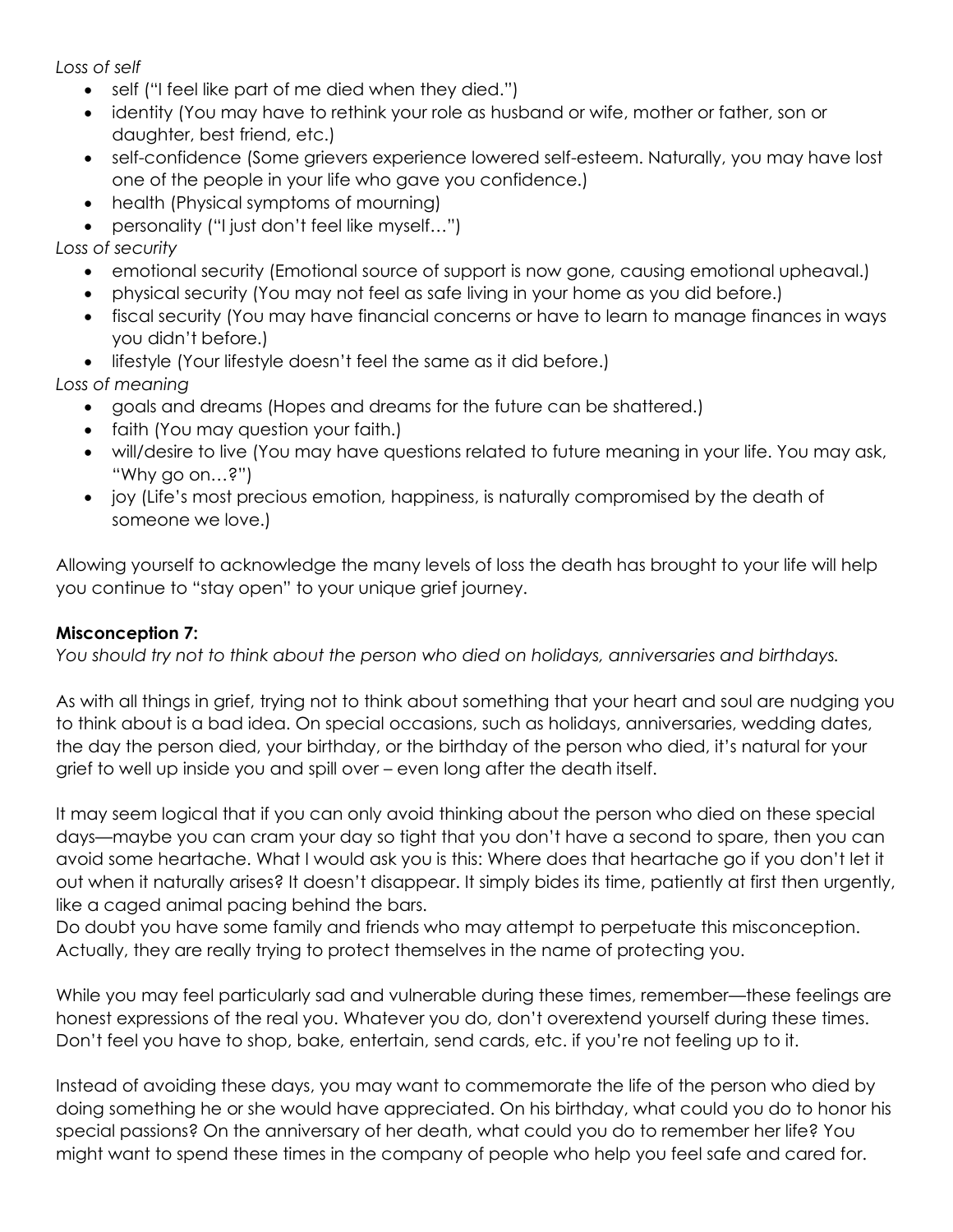#### **Misconception 8.**

*After someone you love dies, the goal should be to "get over" your grief as soon as possible.*

You may already have heard the question, "Are you over it yet?" Or, even worse, "Well, you should be over it by now!" To think that as a human being you "get over" your grief is ludicrous! You don't get over it, you learn to live with it. You learn to integrate into your life and into the fabric of your being.

We will talk more about this important distinction in Touchstone Nine. For now, suffice it to say that you never "get over" your grief. As you become willing to do the work of your mourning, however, you can and will become reconciled to it. Unfortunately, when the people around you think you have to "get over" your grief, they set you up to fail.

#### **Misconception 9:**

*Nobody can help you with your grief.*

We have all heard people say, "Nobody can help you but yourself." Or you may have been told since childhood, "If you want something done right, do it yourself." Yet, in reality, perhaps the most compassionate thing you can do for yourself at this difficult time is to reach out for help from others.

Think of it this way: Grieving and mourning may be the hardest work you have ever done. And hard work is less burdensome when others lend a hand. Life's greatest challenges – getting through school, raising children, pursuing a career – are in many ways team efforts. So it should be with mourning.

Sharing your pain with others won't make it disappear, but it will, over time, make it more bearable. By definition, mourning (i.e., the outward expression of grief) requires that you get support from sources outside of yourself. Reaching out for help also connects you to other people and strengthens the bonds of love that make life seem worth living again.

#### **Misconception 10:**

*When grief and mourning are finally reconciled, they never come up again.*

Oh, if only this were so. As your experience has probably already taught you, grief comes in and out like waves from the ocean. Sometimes when you least expect it, a huge wave comes along and pulls your feet right out from under you.

Sometimes heightened periods of sadness overwhelm us when we're in grief – even years after the death. These times can seem to come out of nowhere and can be frightening and painful. Something as simple as a sound, a smell or phrase can bring on what I call "grief-bursts." My dad loved Frank Sinatra's music. I have grief-bursts almost every time I hear Frank's voice.

Allow yourself to experience grief-bursts without shame or self-judgment, no matter where or when they occur. Sooner or later, one will probably happen when you're surrounded by other people, maybe even strangers. If you would feel more comfortable, retreat to somewhere more private, or go see someone you know will understand, when these strong feelings surface.

You will always, for the rest of your life, feel some grief over this death. It will no longer dominate your life, but it will always be there, in the background, reminding you of the love you had for the person who died.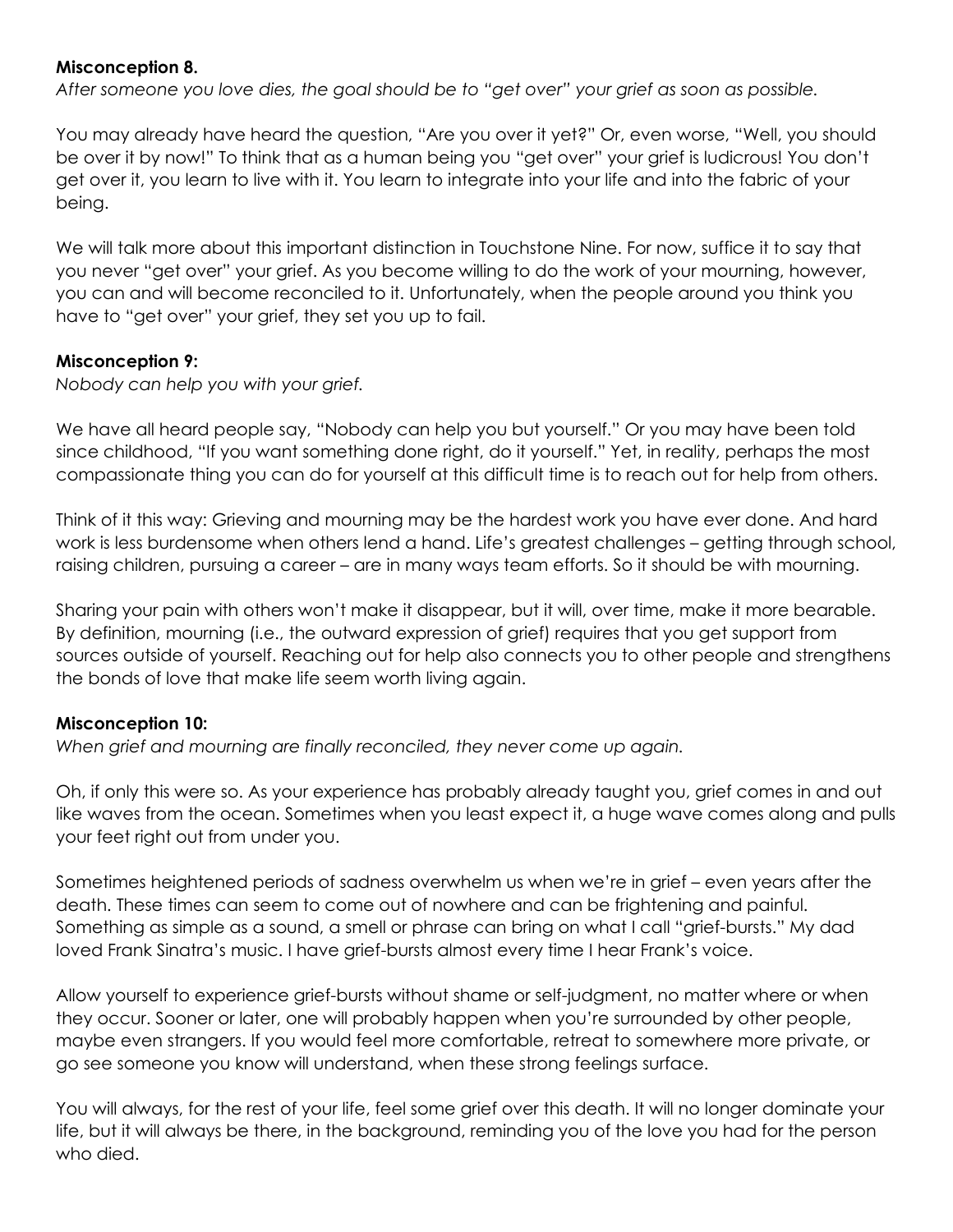Keep in mind that the misconceptions about grief and mourning explored in this chapter are certainly not all the misconceptions about grief and mourning. Use the space provided in The Understanding Your Grief Journal (p. X) to note any other grief misconceptions you have encountered since the death of someone loved.

When surrounded by people who believe in these misconceptions, you will probably feel a heightened sense of isolation. If the people who are closest to you are unable to emotionally and spiritually support you without judging you, seek out others who can. Usually, the ability to be supportive without judging is most developed in people who have been on a grief journey themselves and are willing to be with you during this difficult time. When you are surrounded by people who can distinguish the misconceptions of grief from the realities, you can and will experience the healing you deserve.

#### **Sidebar:**

*Realistic Expectations for Grief and Mourning*

- You will naturally grieve, but you will probably have to make a conscious effort to mourn.
- Your grief and mourning will involve a wide variety of different thoughts and feelings.
- Your grief and mourning will impact you in all four realms of experience: physically; emotionally; socially; and spiritually.
- You need to feel it to heal it.
- Your grief will probably hurt more before it hurts less.
- Your grief will be unpredictable and will not likely progress in an orderly fashion.
- You don't "get over" grief; you learn to live with it.
- You need other people to help you through your grief.
- You will not always feel this bad.

## Sorrowing Metaphors:

#### **The Coffee Cup**



Consider a cup of hot, black coffee. You are that cup of coffee. Life comes along and picks up a sugar cube. The sugar is a loss. Life drops the loss, without permission, into the coffee. Sorrow then comes and stirs the sugar into the coffee. Once dissolved, the sugar cannot, in any practical sense, be removed. It has permanently become bound with the coffee. The whole cup is altered, not just a part of it, not temporarily, but forever. It is changed, not

better, not worse, just different. This is sorrow – it forever changes us and can never be removed from our story.